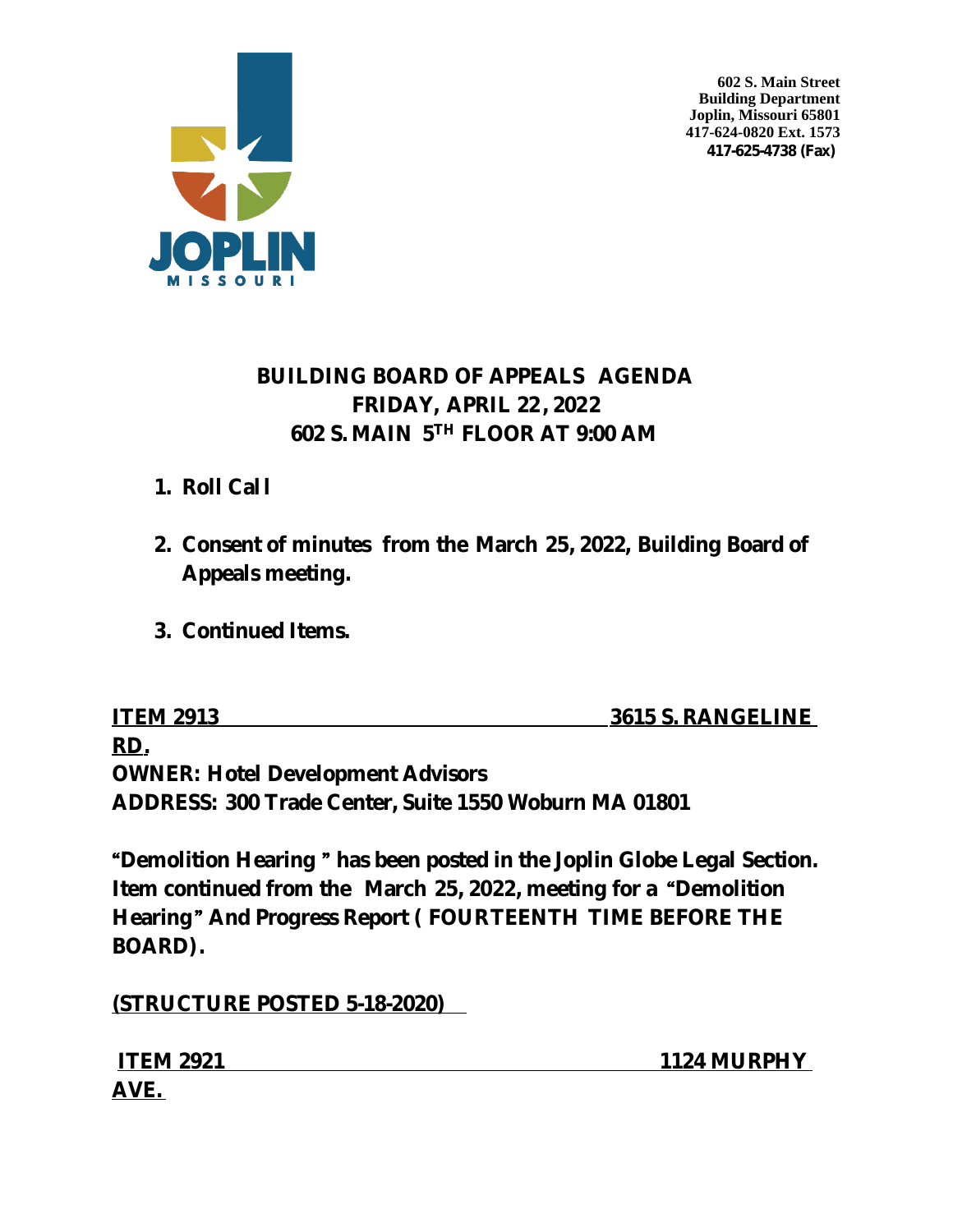**OWNER: M&K Holdings ADDRESS: 19711 Newton Rd. Diamond MO. 64840**

"**Demolition Hearing** " **has been posted in the Joplin Globe Legal Section. Item continued from the March 25, 2022, meeting for a** "**Demolition Hearing**" **And Progress Report ( EIGHTEENTH TIME BEFORE THE BOARD).**

**(STRUCTURE POSTED 7-15-2020)**

**ITEM 2942 4323 W. 27 TH PL. OWNER: Elana Spiridonova ADDRESS: 505 NW 43 RD Terrace Kansas City MO. 64116**

"**Demolition Hearing** " **has been posted in the Joplin Globe Legal Section. Item continued from the March 25, 2022, meeting for a** "**Demolition Hearing**" **And Progress Report ( FOURTEENTH TIME BEFORE THE BOARD).**

**(STRUCTURE POSTED 1-5-2021)** 

**ITEM 2947** 2408 WILLARD **AVE. OWNER: Misty Gamble ADDRESS: 128 E. Lewis Ave. Carterville MO. 64835**

"**Demolition Hearing** " **has been posted in the Joplin Globe Legal Section. Item continued from th e March 25, 2022, meeting for a** "**Demolition Hearing**" **And Progress Report ( THIRTEENTH TIME BEFORE THE BOARD).**

**(STRUCTURE POSTED 1-11-2021)**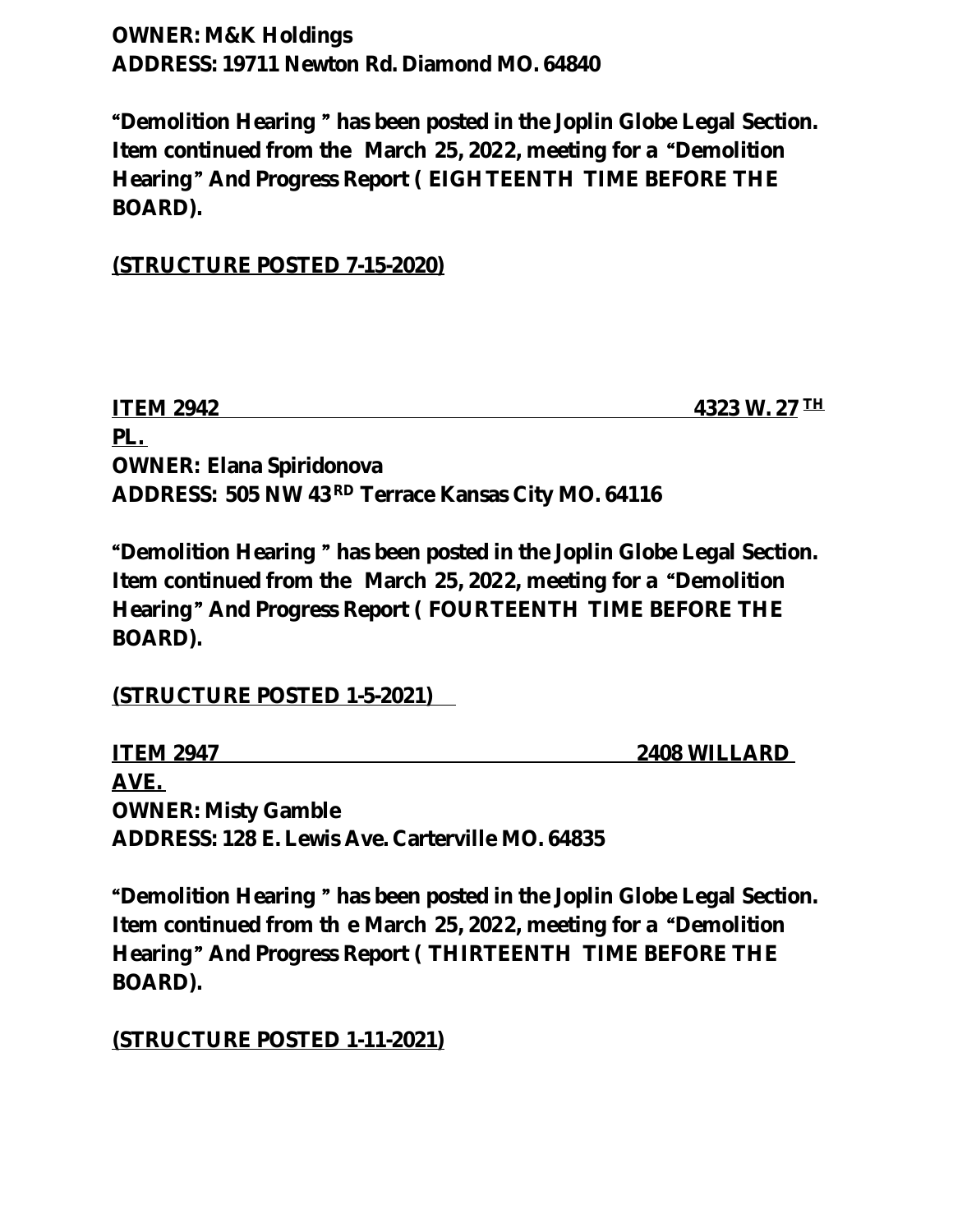**ITEM 2956** 1502 BIRD **AVE. OWNER: Deanna Weber ADDRESS: 102 S. Moffet Ave. Joplin MO. 64801**

"**Demolition Hearing** " **has been posted in the Joplin Globe Legal Section. Item continued from the March 25, 2022, meeting for a** "**Demolition Hearing**" **And Progress Report ( NINETH TIME BEFORE THE BOARD).**

**(STRUCTURE POSTED 1-13-2021)**

| <b>ITEM 2958</b>                                | <b>2421 S. FLORIDA</b> |
|-------------------------------------------------|------------------------|
| AVE.                                            |                        |
| <b>OWNER: Adam Murphy</b>                       |                        |
| ADDRESS: 7882 Timber Ridge Dr. Seneca MO. 64865 |                        |

"**Demolition Hearing** " **has been posted in the Joplin Globe Legal Section. Item continued from the March 25, 2021, meeting for a** "**Demolition Hearing**" **And Progress Report ( NINETH TIME BEFORE THE BOARD).**

**(STRUCTURE POSTED 5-25-2021)**

| <b>ITEM 2963</b>                                       | 418 W $2^{ND}$ |
|--------------------------------------------------------|----------------|
| <b>ST.</b>                                             |                |
| <b>OWNER: PX Commercial LLC</b>                        |                |
| <b>ADDRESS: 101 S Broadway St. Pittsburg KS. 66762</b> |                |

"**Demolition Hearing** " **has been posted in the Joplin Globe Legal Section. Item continued from the March 25, 2021, meeting for a** "**Demolition Hearing**" **And Progress Report ( SEVENTH TIME BEFORE THE BOARD).**

**(STRUCTURE POSTED 3-18-2021)**

**ITEM 2964** 2526 E **12TH ST.**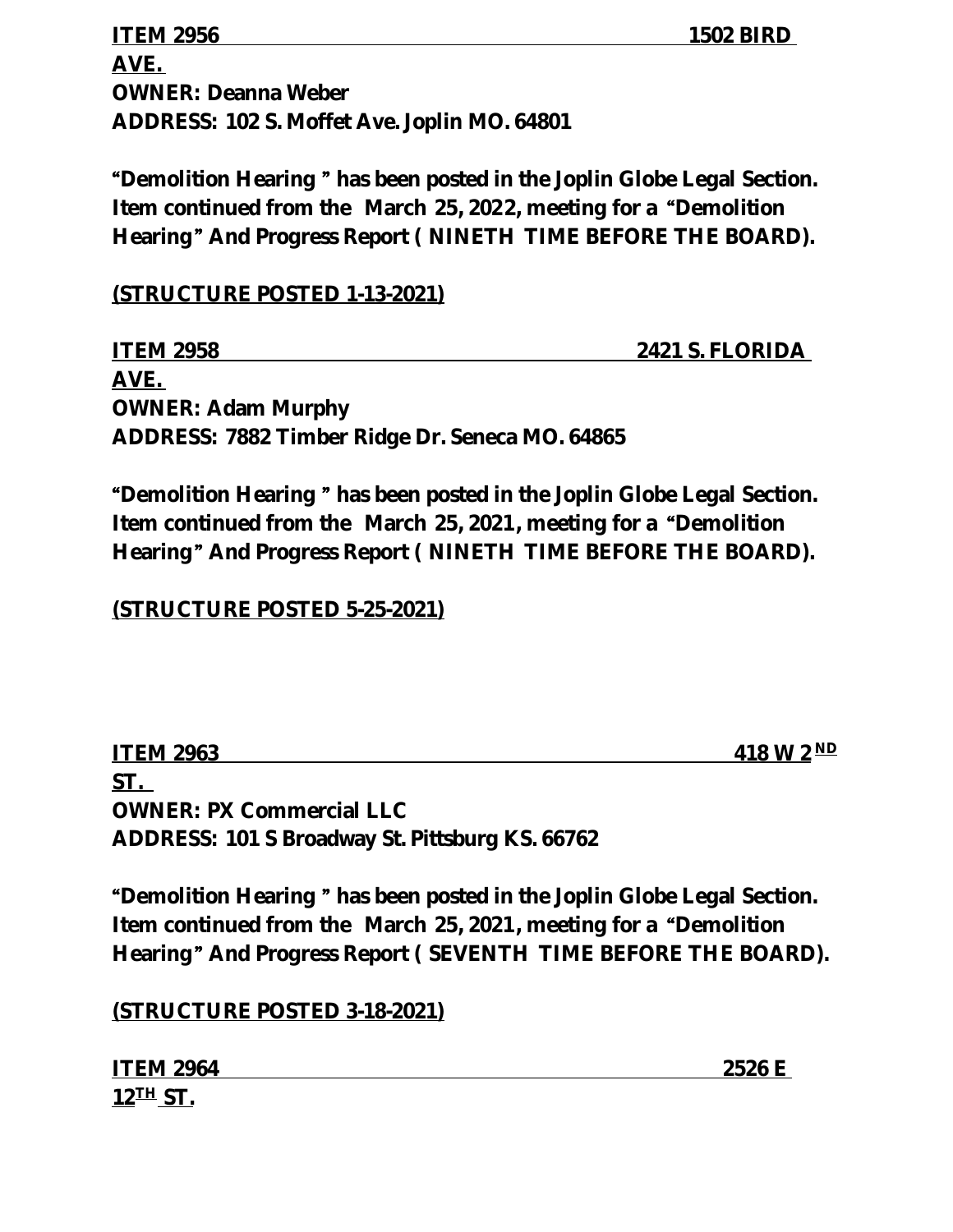**OWNER: Dutton Investment Group ADDRESS: P.O. Box 5036 Joplin MO. 64803**

"**Demolition Hearing** " **has been posted in the Joplin Globe Legal Section. Item continued from the March 25, 2022, meeting for a** "**Demolition Hearing**" **And Progress Report ( EIGHTH TIME BEFORE THE BOARD). Item previously orde red demolished a stay of demolition was granted and a building permit purchased.**

### **(STRUCTURE POSTED 7-2-2021)**

| <b>ITEM 2976</b>                                       | $1417 \text{ W}$ . $20 \text{ th}$ |
|--------------------------------------------------------|------------------------------------|
| ST.                                                    |                                    |
| <b>OWNER: John &amp; Ticylee Browning</b>              |                                    |
| ADDRESS: 1417 W. 20 <sup>th</sup> ST. Joplin, MO 64804 |                                    |

"**Demolition Hearing** " **has been posted in the Joplin Globe Legal Section. Item continued from the March 25, 2022, meeting for a** "**Demolition Hearing**" **And Progress Report ( FOURTH TIME BEFORE THE BOARD).**

#### **(STRUCTURE POSTED 11-17-2021)**

**ITEM 2980 802 S. CONNOR AVE. OWNER: Olga Gutieriez ADDRESS: 1729 Sophia St. Carthage MO. 64836**

"**Demolition Hearing** " **has been posted in the Joplin Globe Legal Section. Item continued from the March 25, 2022, meeting for a** "**Demolition Hearing**" **And Progress Report ( FOURTH TIME BEFORE THE BOARD).**

**(STRUCTURE POSTED 10-26-2021)**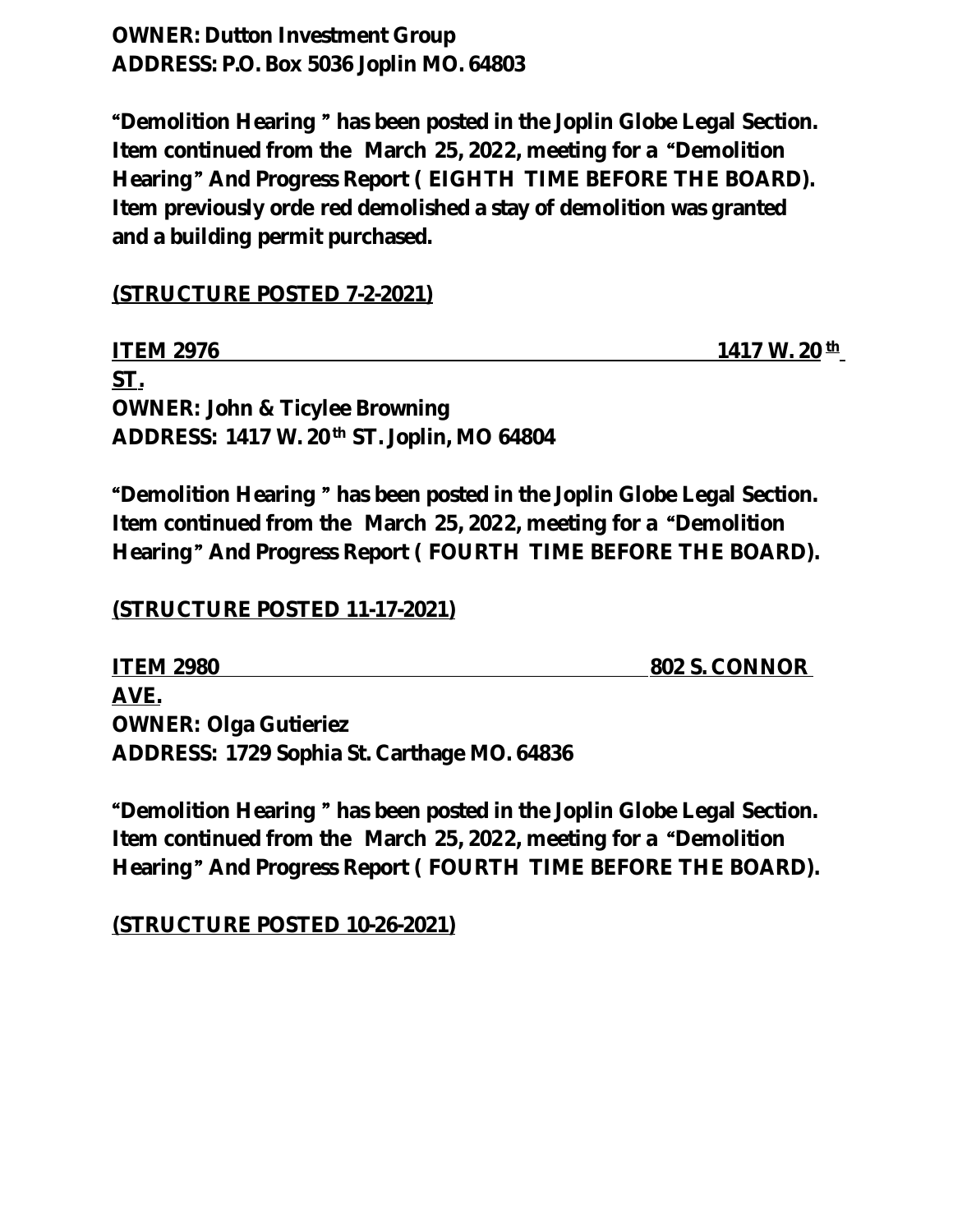**ITEM 2982 1924 S. J ACKSON AVE. OWNER: Ledford Construction ADDRESS: 2806 Arizona Ave. Ste C Joplin, MO 64804**

"**Demolition Hearing** " **has been posted in the Joplin Globe Legal Section. Item continued from the March 25, 2022 , meeting for a** "**Demolition Hearing**" **And Progress Report ( THIRD TIME BEFORE THE BOARD).**

**(STRUCTURE POSTED 2-18-2022)**

**ITEM 2983 1101 S. SERGEANT AVE. OWNER: Michael & Nelva Forrest ADDRESS: 1174 Crane Dr., Joplin, MO 64804**

"**Demolition Hearing** " **has been posted in the Joplin Globe Legal Section. Item continued from the March 25, 2022 , meeting for a** "**Demolition Hearing**" **And Progress Report ( THIRD TIME BEFORE THE BOARD).**

## **(STRUCTURE POSTED 11-30-2021)**

**ITEM 2984** 910 W 5<sup>TH</sup> **ST. OWNER: Opal Oberlechner ADDRESS: 11609 County Ln. 302 Asbury MO. 64832**

"**Demolition Hearing** " **has been posted in the Joplin Globe Legal Section. Item continued from the March 25, 2022, meeting for a** "**Demolition Hearing**" **And Progress Report (SECOND TIME BEFORE THE BOARD).**

## **(STRUCTURE POSTED 3-15-2022)**

**4. New Business**

**ITEM 2985 130 S. MOFFET AVE. OWNER: Howard & Tracy Nutting**